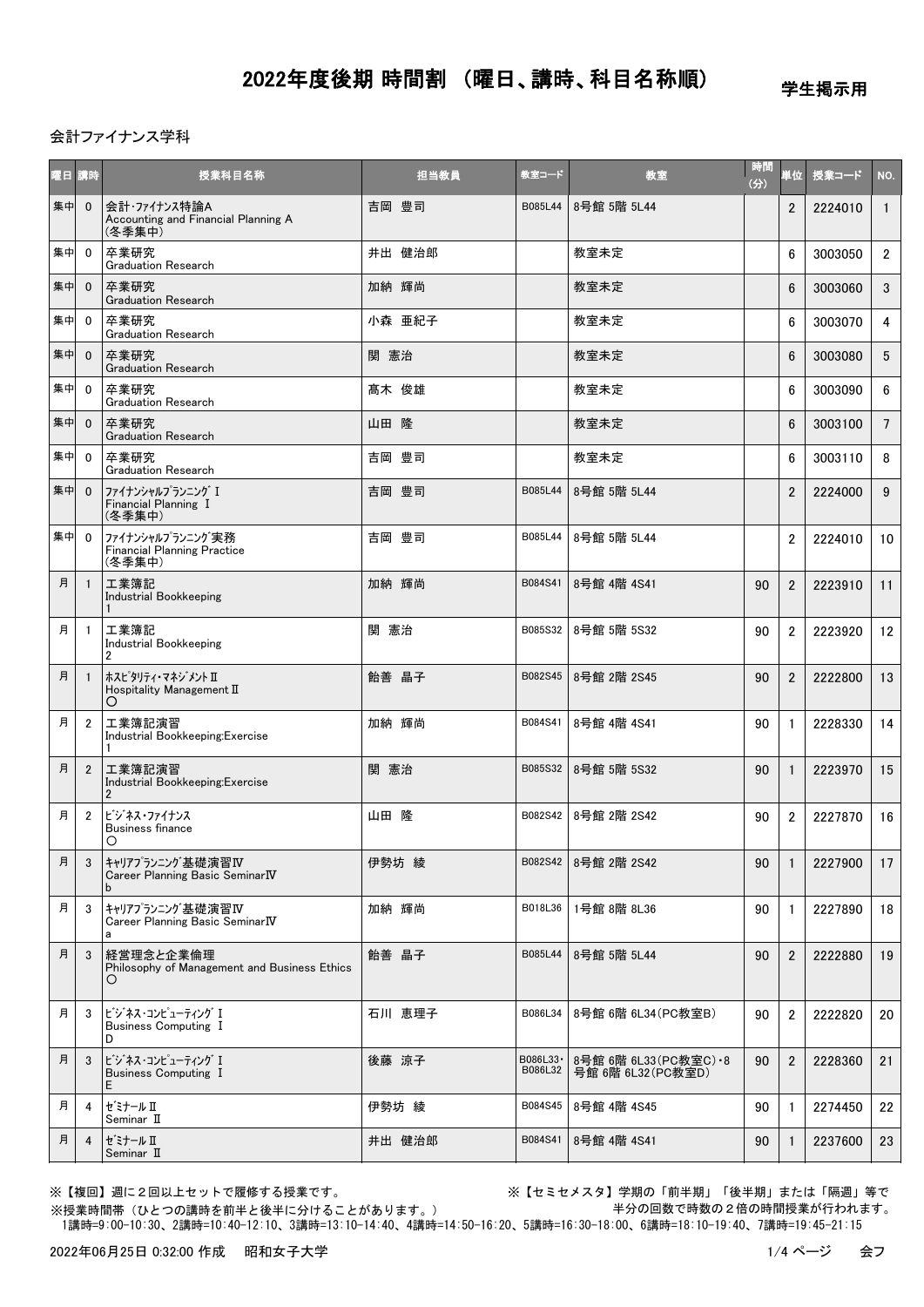学生掲示用

会計ファイナンス学科

| 曜日 講時 |                | 授業科目名称                                                                              | 担当教員                | 教室コード               | 教室                                         | 時間<br>(3) | 単位             | 授業コード   | NO. |
|-------|----------------|-------------------------------------------------------------------------------------|---------------------|---------------------|--------------------------------------------|-----------|----------------|---------|-----|
| 月     | 4              | セ゛ミナール Ⅱ<br>Seminar II                                                              | 加納 輝尚               | B082S42             | 8号館 2階 2S42                                | 90        | $\mathbf{1}$   | 2237560 | 24  |
| 月     | $\overline{4}$ | セ゛ミナール Ⅱ<br>Seminar II                                                              | 小森 亜紀子              | B082S34·<br>B015L32 | 8号館 2階 2S34 (演習室) · 1号<br>館 5階 5L32(PC教室K) | 90        | $\mathbf{1}$   | 2237580 | 25  |
| 月     | 4              | セ゛ミナール Ⅱ<br>Seminar II                                                              | 関 憲治                | B082S45             | 8号館 2階 2S45                                | 90        | $\mathbf{1}$   | 2237610 | 26  |
| 月     | $\overline{4}$ | セ゛ミナール Ⅱ<br>Seminar II                                                              | 髙木 俊雄               | B082S36             | 8号館 2階 2S36                                | 90        | $\mathbf{1}$   | 2237590 | 27  |
| 月     | 4              | セ゛ミナール Ⅱ<br>Seminar II                                                              | 山田 隆                | B084S42·<br>B086L35 | 8号館 4階 4S42·8号館 6階<br>6L35(PC教室A)          | 90        | $\mathbf{1}$   | 2237570 | 28  |
| 月     | $\overline{4}$ | セ゛ミナール Ⅱ<br>Seminar II                                                              | 吉岡 豊司               | B082S41             | 8号館 2階 2S41                                | 90        | $\mathbf{1}$   | 2237620 | 29  |
| 月     | 4              | ビジネス・コンピューティング I<br>Business Computing I<br>В                                       | 石川 恵理子              | B086L34             | 8号館 6階 6L34 (PC教室B)                        | 90        | $\overline{2}$ | 2222840 | 30  |
| 月     | 4              | ビジネス・コンピューティング I<br>Business Computing I<br>С                                       | 後藤 涼子               | B086L33             | 8号館 6階 6L33(PC教室C)                         | 90        | $\overline{2}$ | 2222830 | 31  |
| 月     | 5              | ゼミナールIV<br>Seminar IV                                                               | 井出 健治郎              | B084S41             | 8号館 4階 4S41                                | 90        | $\mathbf{1}$   | 2272060 | 32  |
| 月     | 5              | ゼミナールN<br>Seminar IV                                                                | 加納 輝尚               | B082S42             | 8号館 2階 2S42                                | 90        | $\mathbf{1}$   | 2272040 | 33  |
| 月     | 5              | ゼミナールN<br>Seminar IV                                                                | 関 憲治                | B082S45             | 8号館 2階 2S45                                | 90        | $\mathbf{1}$   | 2272070 | 34  |
| 月     | 5              | セミナールIV<br>Seminar IV                                                               | 髙木 俊雄               | B082S36             | 8号館 2階 2S36                                | 90        | $\mathbf{1}$   | 2272050 | 35  |
| 月     | 5              | セミナールIV<br>Seminar IV                                                               | 山田 隆                | B084S42·<br>B086L35 | 8号館 4階 4S42·8号館 6階<br>6L35(PC教室A)          | 90        | $\mathbf{1}$   | 2272030 | 36  |
| 月     | 5              | ゼミナールN<br>Seminar IV                                                                | 吉岡 豊司               | B082S41             | 8号館 2階 2S41                                | 90        | $\mathbf{1}$   | 2272080 | 37  |
| 月     | 5              | ビジネス・コンピューティング I<br><b>Business Computing I</b><br>F                                | 石川 恵理子              | B086L34             | 8号館 6階 6L34(PC教室B)                         | 90        | 2              | 2222850 | 38  |
| 月     | 5              | ビジネス・コンピューティング I<br><b>Business Computing I</b><br>A                                | 後藤 涼子               | B086L33             | 8号館 6階 6L33 (PC教室C)                        | 90        | $\overline{2}$ | 2222860 | 39  |
| 火     | $\overline{1}$ | Integrated English Course II<br>Integrated English Course II<br>1(会7)               | 岸山 睦<br>【複回】金1 岸山 睦 | B084S45             | 8号館 4階 4S45                                | 90        | $\overline{2}$ | 2223825 | 40  |
| 火     | $\overline{1}$ | 産業の分析<br><b>Industrial Analysis</b><br>(会7)                                         | 磯野 彰彦               | B086L41             | 8号館 6階 6L41(コスモスホー<br>ルノ                   | 90        | $\overline{2}$ | 2237460 | 41  |
| 火     | $\overline{2}$ | Introduction to Business English II<br>Introduction to Business English II<br>2(会7) | 岸山 睦<br>【複回】金4 岸山 睦 | B013S38             | 1号館 3階 3S38                                | 90        | $\overline{2}$ | 2227930 | 42  |
| 火     | $\overline{2}$ | 経済学の理論<br><b>Basic Theory of Economics</b><br>(会7)                                  | 長屋 真季子              | B102S01             | 10号館 2階 2S01                               | 90        | $\overline{2}$ | 2274540 | 43  |
| 火     | $\overline{2}$ | 日本のサブカルチャー<br>Japanese Subculture<br>◎国際を除く                                         | 赤堀 志子               | B085S32             | 8号館 5階 5S32                                | 90        | $\overline{2}$ | 2227950 | 44  |
| 火     | $\overline{2}$ | ファイナンス基礎<br>Introduction to Finance<br>(会7)                                         | 山田 降                | B085L44             | 8号館 5階 5L44                                | 90        | $\overline{2}$ | 2222430 | 45  |
| 火     | $\overline{2}$ | ファイナンス入門<br><b>Fundamentals of Finance</b><br>(会7)                                  | 山田 隆                | B085L44             | 8号館 5階 5L44                                | 90        | $\overline{2}$ | 2222430 | 46  |
| 火     | 3              | 金融の基礎<br><b>Basic Finance</b>                                                       | 伊勢坊 綾               | B082S45             | 8号館 2階 2S45                                | 90        | $\overline{2}$ | 2223960 | 47  |
| 火     | 3              | 租税法実務<br><b>Practical Tax Law</b>                                                   | 加納 輝尚               | B085L44             | 8号館 5階 5L44                                | 90        | $\overline{2}$ | 2274150 | 48  |

※【複回】週に2回以上セットで履修する授業です。 ※【セミセメスタ】学期の「前半期」「後半期」または「隔週」等で 半分の回数で時数の2倍の時間授業が行われます。

 1講時=9:00-10:30、2講時=10:40-12:10、3講時=13:10-14:40、4講時=14:50-16:20、5講時=16:30-18:00、6講時=18:10-19:40、7講時=19:45-21:15 ※授業時間帯(ひとつの講時を前半と後半に分けることがあります。)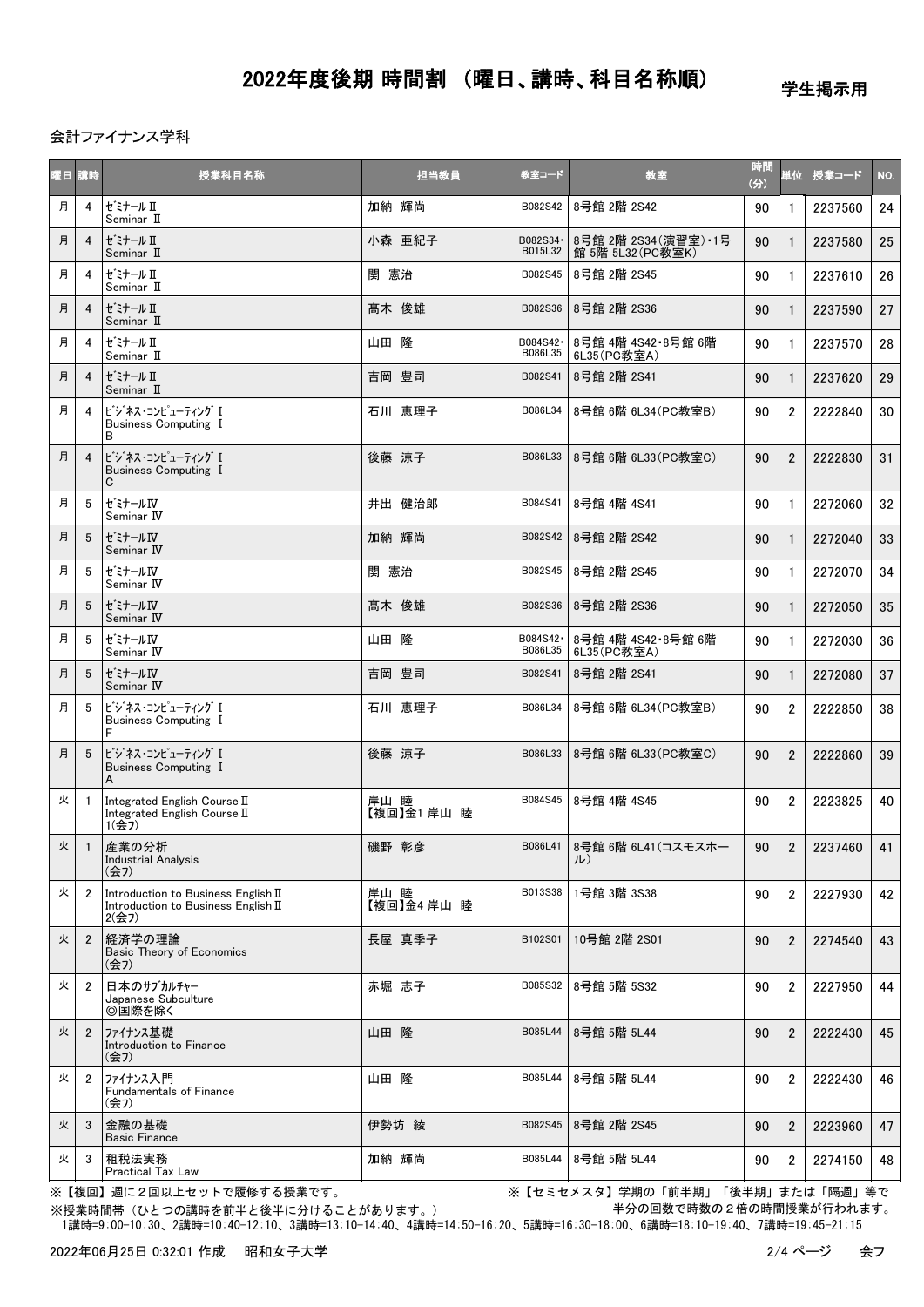学生掲示用

### 会計ファイナンス学科

| 曜日 講時 |                | 授業科目名称                                                                              | 担当教員                  | 教室コード                             | 教室                                                           | 時間<br>(3) | 単位             | 授業コード   | NO. |
|-------|----------------|-------------------------------------------------------------------------------------|-----------------------|-----------------------------------|--------------------------------------------------------------|-----------|----------------|---------|-----|
| 火     | 3              | マクロ経済学<br>Macroeconomics                                                            | 長屋 真季子                | B082S41                           | 8号館 2階 2S41                                                  | 90        | $\overline{2}$ | 2237480 | 49  |
| 火     | 4              | Introduction to Business English II<br>Introduction to Business English II<br>1(会フ) | 赤堀 志子<br>【複回】木2 赤堀 志子 | B085S01                           | 8号館 5階 5S01                                                  | 90        | $\overline{2}$ | 2237470 | 50  |
| 火     | $\overline{4}$ | 商業簿記Ⅱ<br>Commercial Bookkeeping II<br>$\overline{2}$                                | 井出 健治郎                | B084S45                           | 8号館 4階 4S45                                                  | 90        | $\overline{2}$ | 2237550 | 51  |
| 火     | 4              | 商業簿記Ⅱ<br>Commercial Bookkeeping II                                                  | 桜井 久勝                 | B085L44                           | 8号館 5階 5L44                                                  | 90        | $\overline{2}$ | 2223850 | 52  |
| 火     | $\overline{4}$ | ビジネス・コンピューティング Ⅱ<br>Business Computing II<br>O                                      | 馬場 康志                 | B015L31                           | 1号館 5階 5L31 (PC教室L)                                          | 90        | $\overline{2}$ | 2228350 | 53  |
| 火     | 5              | アカウンティング・ケーススタディ<br>Accounting - Case Studies                                       | 関 憲治                  | B082S42·<br>B082S45               | 8号館 2階 2S42・8号館 2階<br><b>2S45</b>                            | 90        | $\overline{2}$ | 2227910 | 54  |
| 火     | 5              | スモールビジネス論<br><b>Small Business Cases</b><br>(会フ)                                    | 宮脇 啓透                 | B084S41                           | 8号館 4階 4S41                                                  | 90        | $\overline{2}$ | 2274610 | 55  |
| 火     | 5              | データ解析法Ⅱ<br>Data Analysis II                                                         | 入江 崇介                 | B084S42                           | 8号館 4階 4S42                                                  | 90        | $\overline{2}$ | 2222890 | 56  |
| 火     | 5              | 日本の女性政策<br>Women's Policy in Japan                                                  | 武川 恵子                 | B082S41                           | 8号館 2階 2S41                                                  | 90        | $\overline{2}$ | 2223020 | 57  |
| 火     | 5              | 簿記演習 II<br>Bookkeeping Practice II<br>$\overline{2}$                                | 井出 健治郎                | B084S45                           | 8号館 4階 4S45                                                  | 90        | $\mathbf{1}$   | 2228340 | 58  |
| 火     | 5              | 簿記演習Ⅱ<br>Bookkeeping Practice II                                                    | 桜井 久勝                 | B085L44                           | 8号館 5階 5L44                                                  | 90        | $\mathbf{1}$   | 2223870 | 59  |
| 水     | $\overline{1}$ | 会計学入門<br><b>Fundamentals of Accounting</b>                                          | 桜井 久勝                 | B085L44                           | 8号館 5階 5L44                                                  | 90        | $\overline{2}$ | 2274640 | 60  |
| 水     | $\overline{2}$ | 会計ファイナンス基礎演習Ⅱ<br>Accounting Basic Seminar II<br>c                                   | 伊勢坊 綾                 | B014S33                           | 1号館 4階 4S33 (合同講義室)                                          | 90        | $\mathbf{1}$   | 2274440 | 61  |
| 水     | $\overline{2}$ | 会計ファイナンス基礎演習 I<br>Accounting Basic Seminar II<br>a                                  | 磯野 彰彦                 | B086L06 ·<br>B084S42 ·<br>B086L05 | 8号館 6階 6L06 (PC教室E) · 8<br>号館 4階 4S42 8号館 6階 6L05<br>(PC教室F) | 90        | $\mathbf{1}$   | 2223880 | 62  |
| 水     | $\overline{2}$ | 会計ファイナンス基礎演習 II<br>Accounting Basic Seminar II<br>b                                 | 関 憲治                  | B084S45                           | 8号館 4階 4S45                                                  | 90        | $\mathbf{1}$   | 2223900 | 63  |
| 水     | 2              | キャリアプランニング基礎演習 Ⅱ<br>Career Planning Basic Seminar II<br>c                           | 伊勢坊 綾                 | B014S33                           | 1号館 4階 4S33(合同講義室)                                           | 90        | $\mathbf{1}$   | 2274440 | 64  |
| 水     | $\overline{2}$ | キャリアプランニング基礎演習 ロ<br>Career Planning Basic Seminar II<br>a                           | 磯野 彰彦                 | B086L06 ·<br>B084S42 ·<br>B086L05 | 8号館 6階 6L06 (PC教室E) · 8<br>号館 4階 4S42·8号館 6階 6L05<br>(PC教室F) | 90        | $\mathbf{1}$   | 2223880 | 65  |
| 水     | $\overline{2}$ | キャリアプランニング基礎演習Ⅱ<br>Career Planning Basic Seminar II<br>b                            | 関 憲治                  | B084S45                           | 8号館 4階 4S45                                                  | 90        | $\mathbf{1}$   | 2223900 | 66  |
| 水     | $\overline{2}$ | 実験ファイナンス<br><b>Experimental Finance</b>                                             | 山田 隆                  | B086L35                           | 8号館 6階 6L35 (PC教室A)                                          | 90        | $\overline{2}$ | 2227940 | 67  |
| 水     | 2              | マーケティング・ケーススタディ<br><b>Marketing Case Study</b>                                      | 飴善晶子                  | B014S34                           | 1号館 4階 4S34(合同講義室)                                           | 90        | $\overline{2}$ | 2237490 | 68  |
| 水     | $\overline{2}$ | 連結会計<br><b>Consolidated Accounting</b>                                              | 桜井 久勝                 | B085S43                           | 8号館 5階 5S43                                                  | 90        | $\overline{2}$ | 2274650 | 69  |
| 水     | -3             | Integrated English Course II<br>Integrated English Course II<br>2(会7)               | 岸山 睦<br>【複回】金3岸山 睦    | B084S42                           | 8号館 4階 4S42                                                  | 90        | $\overline{2}$ | 2223820 | 70  |
| 水     | 3              | 財務会計論<br><b>Financial Accounting Theory</b>                                         | 桜井 久勝                 | B082S42                           | 8号館 2階 2S42                                                  | 90        | $\overline{2}$ | 2227980 | 71  |

※【複回】週に2回以上セットで履修する授業です。 ※【セミセメスタ】学期の「前半期」「後半期」または「隔週」等で 半分の回数で時数の2倍の時間授業が行われます。

 1講時=9:00-10:30、2講時=10:40-12:10、3講時=13:10-14:40、4講時=14:50-16:20、5講時=16:30-18:00、6講時=18:10-19:40、7講時=19:45-21:15 ※授業時間帯(ひとつの講時を前半と後半に分けることがあります。)